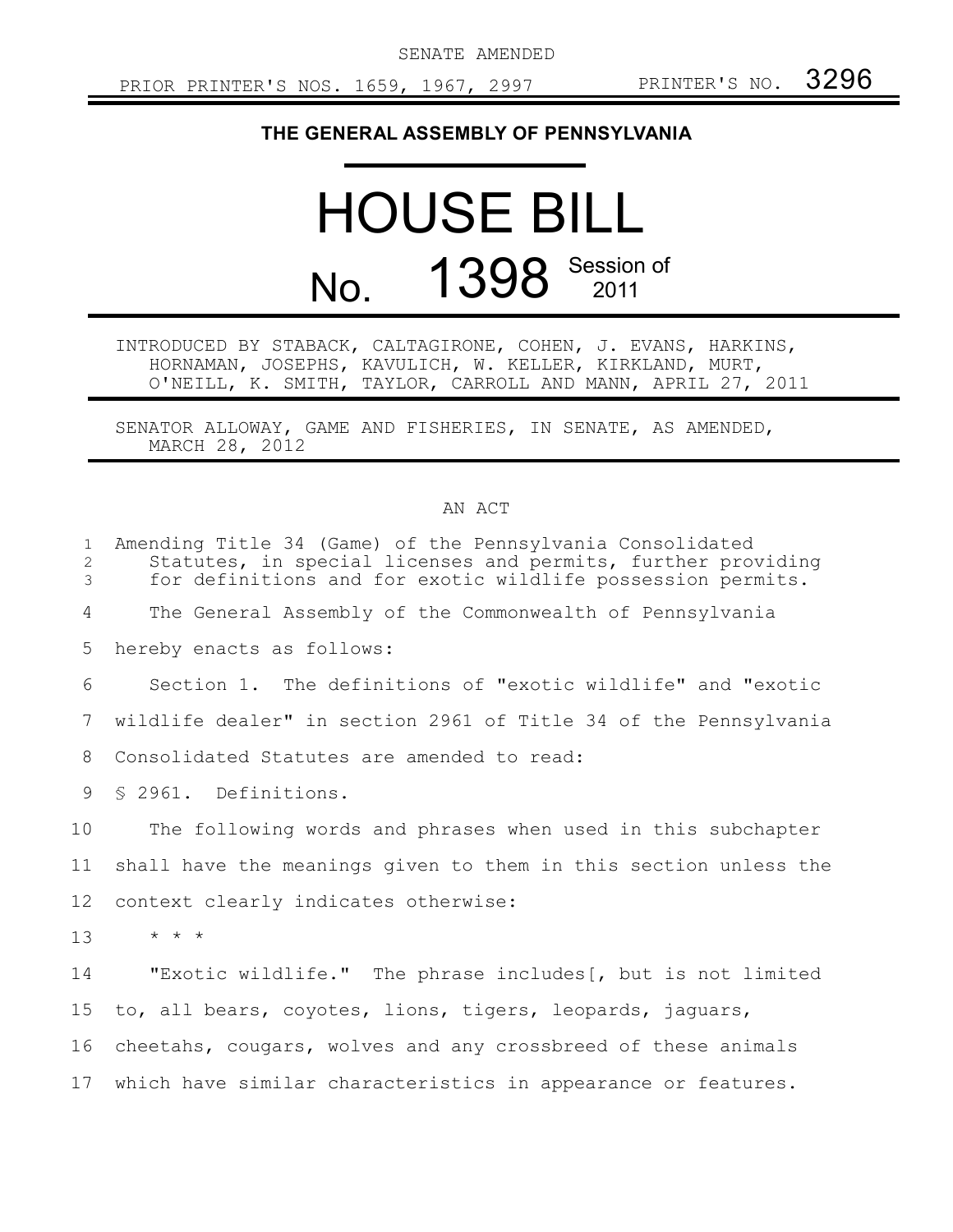| $\mathbf 1$ | The definition is applicable whether or not the birds or animals |
|-------------|------------------------------------------------------------------|
| 2           | were bred or reared in captivity or imported from another state  |
| 3           | or nation.] all nonindigenous animals and the following,         |
| 4           | regardless of whether the animals are bred or reared in          |
| 5           | captivity or imported from another state or nation:              |
| 6           | (1) All members of the order Primates (nonhuman                  |
| 7           | primates).                                                       |
| 8           | All members of the family Ursidae (bears).<br>(2)                |
| 9           | (3)<br>All members of the species:                               |
| 10          | Canis latrans (coyotes).<br>(i)                                  |
| 11          | (ii) Canis lupus (gray wolves).                                  |
| 12          | (iii) Canis rufus (red wolves).                                  |
| 13          | (iv) Felis rufus (bobcat).                                       |
| 14          | (v) Panthera leo (lions).                                        |
| 15          | <u>(vi) Panthera tigris (tigers).</u>                            |
| 16          | <u>(vii) Panthera pardus (leopards).</u>                         |
| 17          | <u>(viii) Panthera unica (snow leopards).</u>                    |
| 18          | (ix) Neofelis nebulosa (clouded leopard).                        |
| 19          | (x) Panthera onca (jaquars).                                     |
| 20          | (xi) Acinonyx jubatus (cheetahs).                                |
| 21          | (xii) Felis concolor (cougars).                                  |
| 22          | (xiii) Any crossbreed of the animals specified in                |
| 23          | this paragraph which have similar characteristics in             |
| 24          | appearance or features.                                          |
| 25          | The term shall not be construed to include any member of the     |
| 26          | class Aves (birds), any member of the families Equidae (horses,  |
| 27          | asses and zebras), Camelidae (camels, alpacas and llamas),       |
| 28          | Cervidae (deer, moose and elk), Bovidae (wild cattle and spiral- |
| 29          | horned antelopes), Muridae (rats and mice), Chinchillidae        |
| 30          | (chinchillas and viscachas), Leporidae (rabbits and hares),      |
|             |                                                                  |

20110HB1398PN3296 - 2 -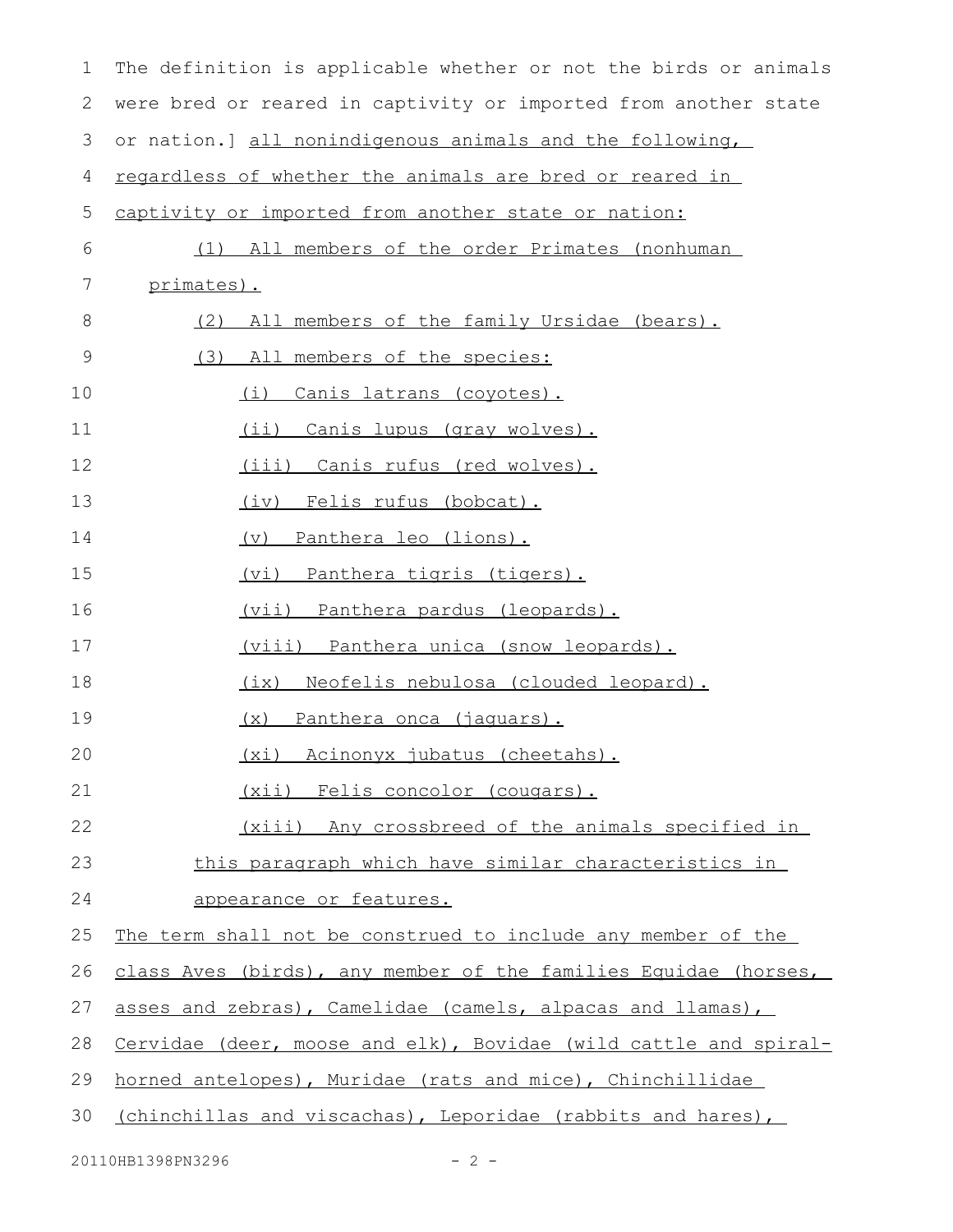| 1  | Erinaceidae (hedgehogs and moonrats), Petauridae (gliders and                   |
|----|---------------------------------------------------------------------------------|
| 2  | striped possums) or any member of the species Mustela furo                      |
| 3  | (domestic ferrets) or Cavia porcellus (domestic quinea pigs) OR<br>$\leftarrow$ |
| 4  | ANY "DOMESTIC ANIMAL" AS THAT TERM IS DEFINED IN 18 PA.C.S. S                   |
| 5  | 5511 (RELATING TO CRUELTY TO ANIMALS).                                          |
| 6  | "Exotic wildlife dealer." Any person who:                                       |
| 7  | (1) imports into this Commonwealth, possesses, buys,                            |
| 8  | sells, locates or finds for a fee, barters, donates, gives                      |
| 9  | away or otherwise disposes of [more than one bird or one                        |
| 10 | animal classified as] exotic wildlife [by this subchapter.] $\sum$              |
| 11 | and                                                                             |
| 12 | engages in at least five documented transactions<br>(2)                         |
| 13 | annually involving exotic wildlife.                                             |
| 14 | $\star$ $\star$ $\star$                                                         |
| 15 | Section 2. Section 2963 of Title 34 is amended to read:                         |
| 16 | § 2963. Exotic wildlife possession permits.                                     |
| 17 | f(a) Authorization.--The commission may issue permits to<br>←                   |
| 18 | persons to possess exotic wildlife which shall authorize the                    |
| 19 | holder to purchase, receive or possess exotic wildlife from any                 |
|    | 20 lawful source from within or without this Commonwealth.                      |
| 21 | $\leftarrow$<br>$(A.1)$ PROHIBITION.--                                          |
| 22 | ON JANUARY 1, 2013, THE COMMISSION SHALL NOT ISSUE<br>(1)                       |
| 23 | ANY NEW PERMITS AUTHORIZED UNDER SUBSECTION (A) FOR THE                         |
| 24 | POSSESSION OF EXOTIC WILDLIFE, AND SHALL ONLY ISSUE PERMITS                     |
| 25 | AS SET FORTH IN SECTIONS 2930 (RELATING TO PROPAGATING                          |
| 26 | PERMITS), 2962 (RELATING TO EXOTIC WILDLIFE DEALER PERMITS)                     |
| 27 | AND 2964(A) (RELATING TO MENAGERIE PERMITS) AND 58 PA. CODE $\mathcal S$        |
| 28 | 147.302 (RELATING TO GENERAL).                                                  |
| 29 | (2)<br>THE PROVISIONS OF PARAGRAPH (1) SHALL NOT APPLY<br>( I )                 |
| 30 | TO A PERMIT ISSUED UNDER SUBSECTION (A), PROVIDED THAT                          |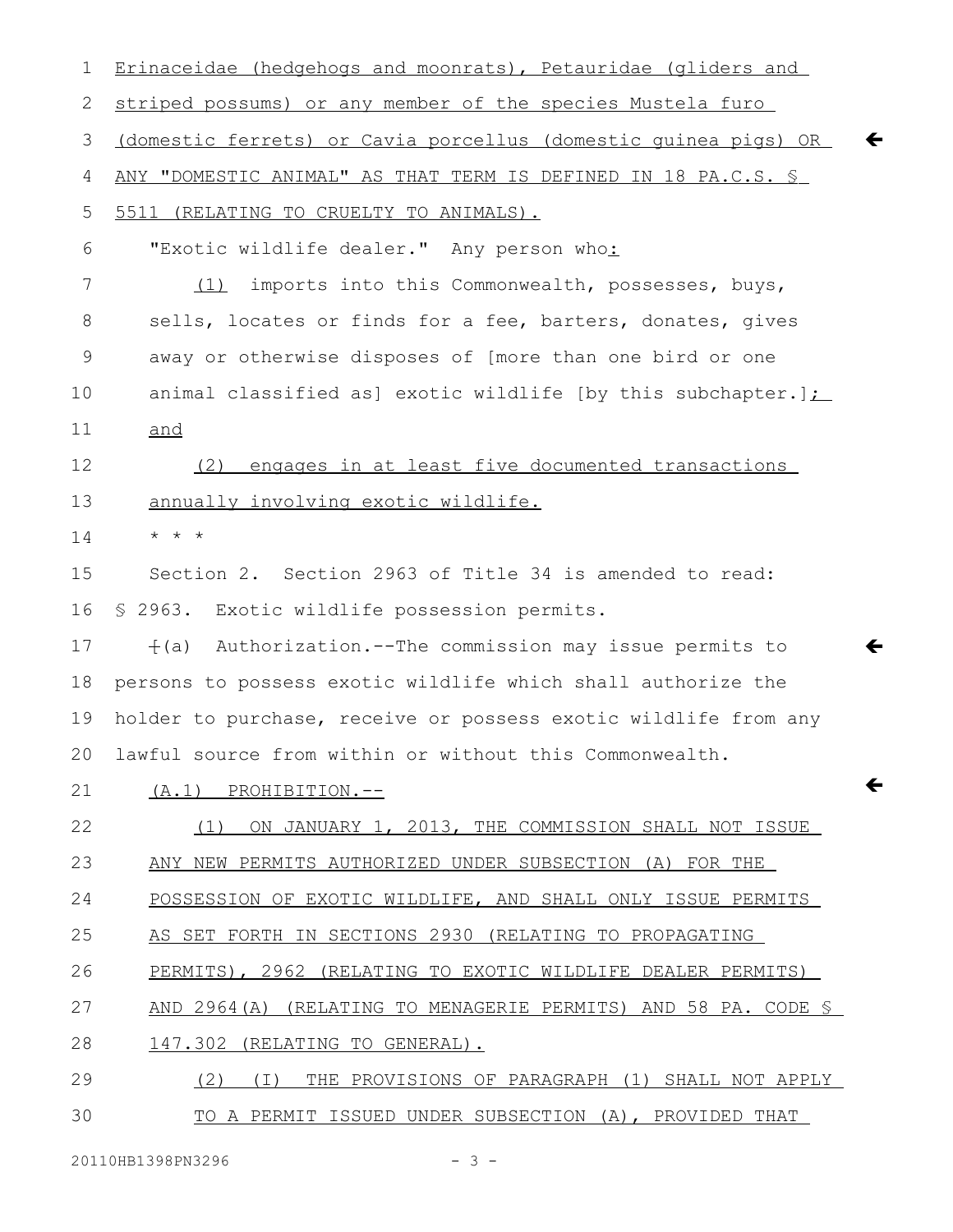THE PERMIT IS ISSUED PRIOR TO DECEMBER 31, 2012. THE PERMIT SHALL ONLY AUTHORIZE THE CONTINUED POSSESSION, AFTER DECEMBER 31, 2012, OF THE EXOTIC WILDLIFE IDENTIFIED IN THE PERMIT. 1 2 3 4

(II) THE PROVISIONS OF PARAGRAPH (1) SHALL NOT APPLY TO A WILDLIFE SANCTUARY FOR WHICH THE COMMISSION, IN ITS SOLE DISCRETION, HAS DESIGNATED A FACILITY AND AUTHORIZED IT TO OPERATE AS A PLACE OF REFUGE TO PROVIDE TEMPORARY OR LIFETIME SHELTER, CARE AND PROTECTION FOR ABUSED, NEGLECTED, UNWANTED, IMPOUNDED, ABANDONED, ORPHANED OR DISPLACED WILDLIFE UNDER THE AUTHORITY PROVIDED UNDER SECTION 2902(C) (RELATING TO GENERAL CATEGORIES OF PERMITS). (3) THE PROVISIONS OF THIS SECTION SHALL NOT APPLY TO ANY YOUNG BORN AFTER DECEMBER 31, 2012, FROM EXOTIC WILDLIFE WITH A VALID PERMIT ISSUED UNDER SUBSECTION (A). (b) Shelter, care and protection.--No permit provided for in this section shall be granted until the commission is satisfied that the provisions for housing and caring for such exotic wildlife and for protecting the public are proper and adequate and in accordance with the standards established by the 5 6 7 8 9 10 11 12 13 14 15 16 17 18 19 20 21

commission.<sup>+</sup> 22

(b.1) Prohibition. 23

(1) Commencing on January 1, 2013, the commission 24

 $\leftarrow$ 

 $\leftarrow$ 

not issue permits for the possession of exotic wildlife, 25

except as set forth in sections 2930 (relating to propagating 26

- permits), 2962 (relating to exotic wildlife dealer permits) 27
- and  $2964(a)$  (relating to menagerie permits) and 58 Pa. 28
- 147.302 (relating to general). 29
- $(2)$   $(i)$  The provisions of paragraph  $(1)$  shall not apply 30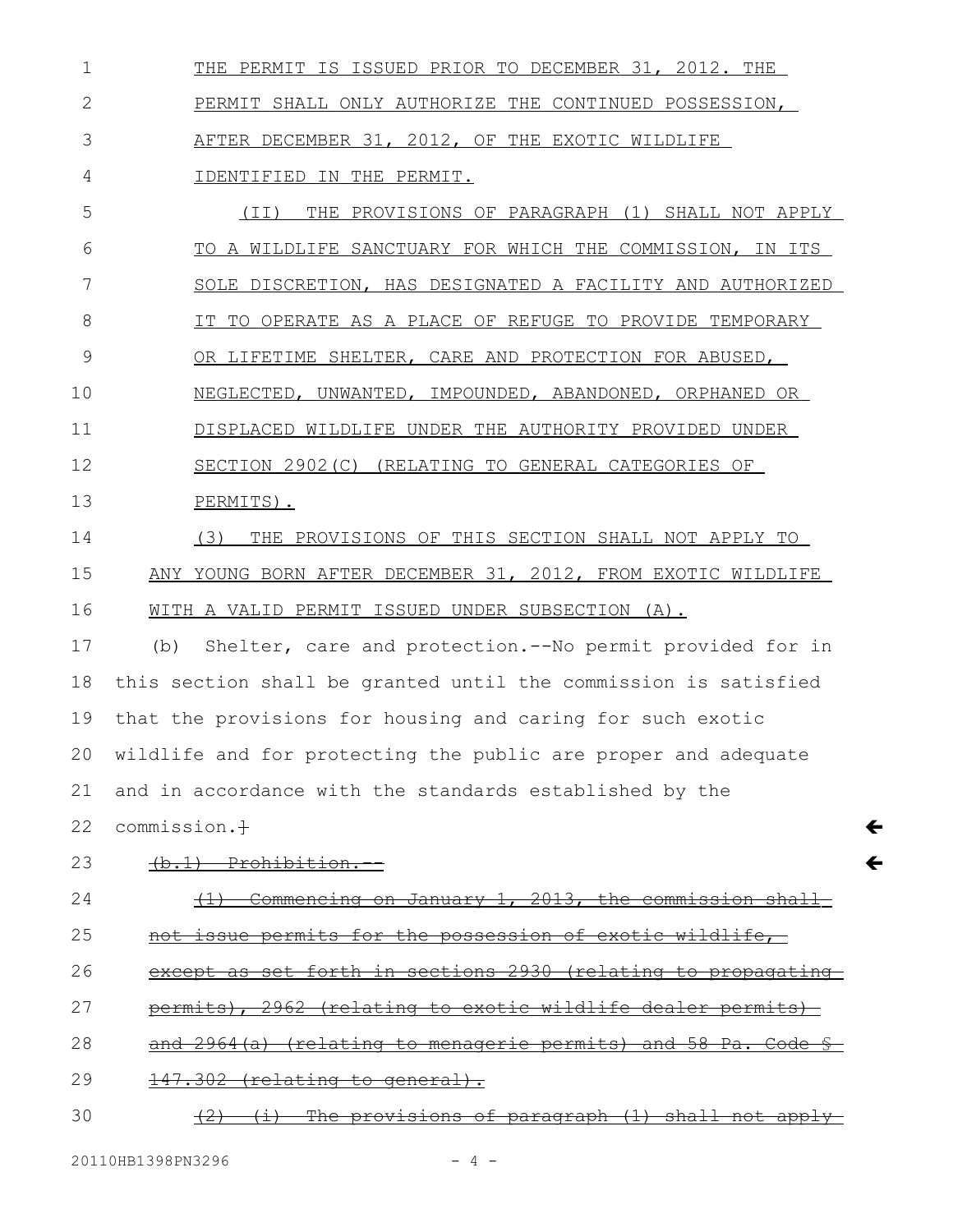| 1  | to exotic wildlife lawfully possessed pursuant to an-        |
|----|--------------------------------------------------------------|
| 2  | exotic wildlife possession permit, provided that the         |
| 3  | permit is used prior to December 31, 2012. The permit-       |
| 4  | shall only authorize the continued possession, after         |
| 5  | December 31, 2012, of the exotic wildlife identified in-     |
| 6  | the permit.                                                  |
| 7  | (ii) The provisions of paragraph (1) shall not apply         |
| 8  | to a wildlife sanctuary for which the commission, in its-    |
| 9  | sole discretion, has designated a facility and authorized    |
| 10 | it to operate as a place of refuge to provide temporary      |
| 11 | or lifetime shelter, care and protection for abused,         |
| 12 | neglected, unwanted, impounded, abandoned, orphaned or       |
| 13 | displaced wildlife under the authority provided under-       |
| 14 | section 2902(c) (relating to general categories of           |
| 15 | permits).                                                    |
| 16 | (iii) This paragraph shall not be construed to               |
| 17 | authorize acquisition, display, exhibition or disposal of    |
| 18 | any additional exotic wildlife after December 31, 2012.      |
| 19 | This subparagraph shall not apply to any young born after-   |
| 20 | December 31, 2012, from otherwise lawfully held exotic       |
| 21 | wildlife.                                                    |
| 22 | Unlawful acts.--It is unlawful for any person to:<br>(C)     |
| 23 | [Possess, purchase or receive exotic wildlife] Keep<br>(1)   |
| 24 | exotic wildlife in captivity or have exotic wildlife in the  |
| 25 | person's custody or control, without first securing a permit |
| 26 | [to possess exotic wildlife issued under this section or     |
| 27 | regulations pertaining to this section] issued by the        |
| 28 | commission as set forth in sections 2930, 2962, 2963 and     |
| 29 | 2964 (a) or 58 Pa. Code § 147.302.                           |
| 30 | [Release] Violate any of the provisions of this<br>(2)       |

 $\leftarrow$